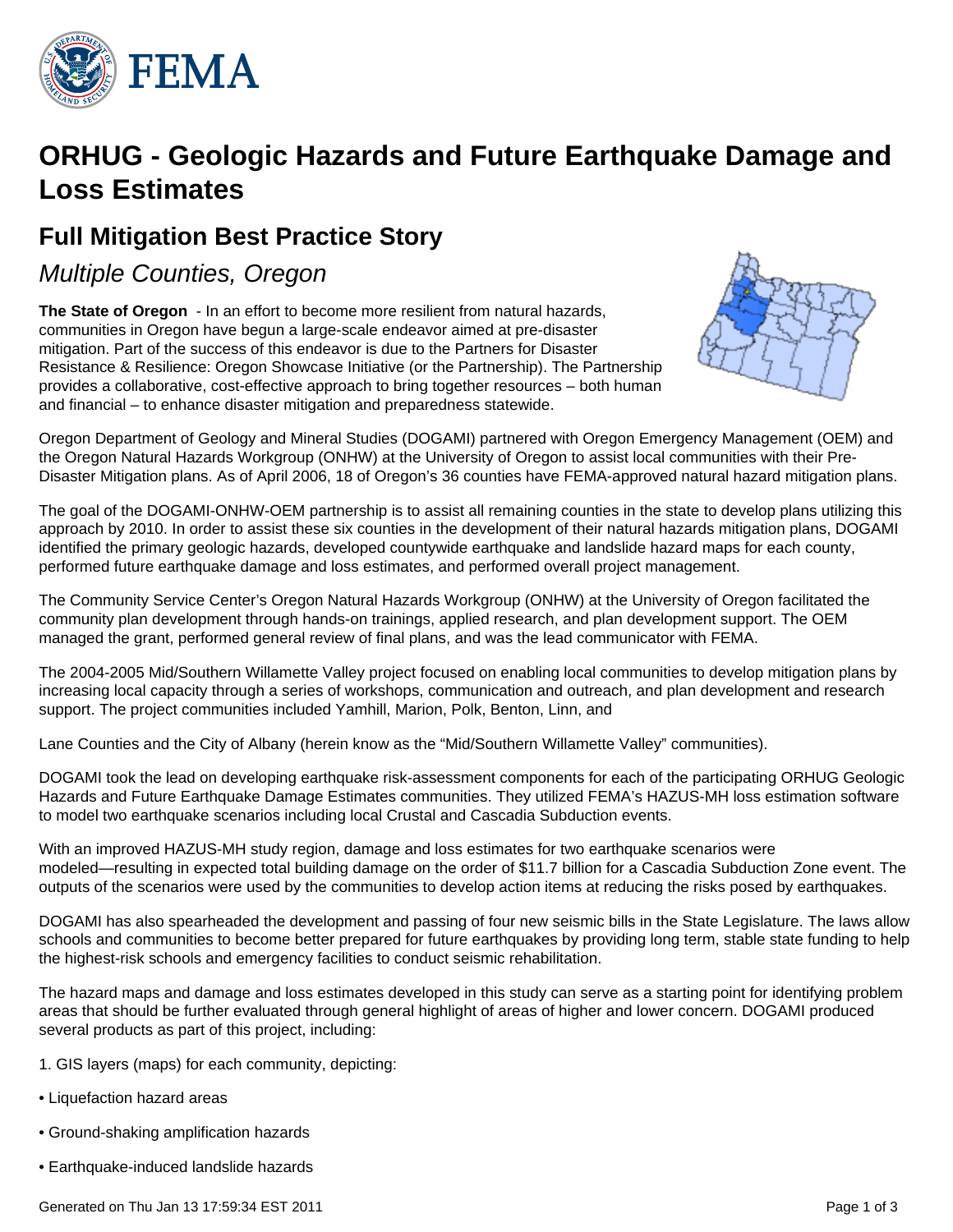- Identified landslide areas
- 2. Damage and loss estimates for each community for two

earthquake scenarios:

- A magnitude between 6.5-6.9 Crustal Fault earthquake
- A magnitude 9.0 Cascadia Subduction Zone earthquake

Grant funding was provided to DOGAMI by the Department of Homeland Security's FEMA Pre-Disaster Mitigation (PDM) competitive grant program, which provides funds to states, territories, Indian tribes, communities, colleges, and universities for pre-disaster mitigation planning and project efforts to raise the local level of resilience to natural hazards.

| <b>Activity/Project Location</b> |                                                                                                |
|----------------------------------|------------------------------------------------------------------------------------------------|
|                                  | Geographical Area: Multiple Counties in a State                                                |
| FEMA Region: Region X            |                                                                                                |
|                                  | State: Oregon                                                                                  |
|                                  | Benton County; Lane County; Linn County; Marion County; Polk County;<br>County: Yamhill County |

| <b>Key Activity/Project Information</b> |                |
|-----------------------------------------|----------------|
|                                         | Sector: Public |
| Hazard Type: Earthquake                 |                |
| Activity/Project Type: HAZUS-MH         |                |
| Activity/Project Start Date: 01/2004    |                |
| Activity/Project End Date: Ongoing      |                |
| Funding Source: State sources           |                |

| <b>Activity/Project Economic Analysis</b> |  |  |  |  |  |  |
|-------------------------------------------|--|--|--|--|--|--|
|-------------------------------------------|--|--|--|--|--|--|

Cost: **Amount Not Available**

Non FEMA Cost: **0**

### **Activity/Project Disaster Information**

Mitigation Resulted From Federal Disaster? **Unknown** Value Tested By Disaster? **Unknown** Repetitive Loss Property? **Unknown**